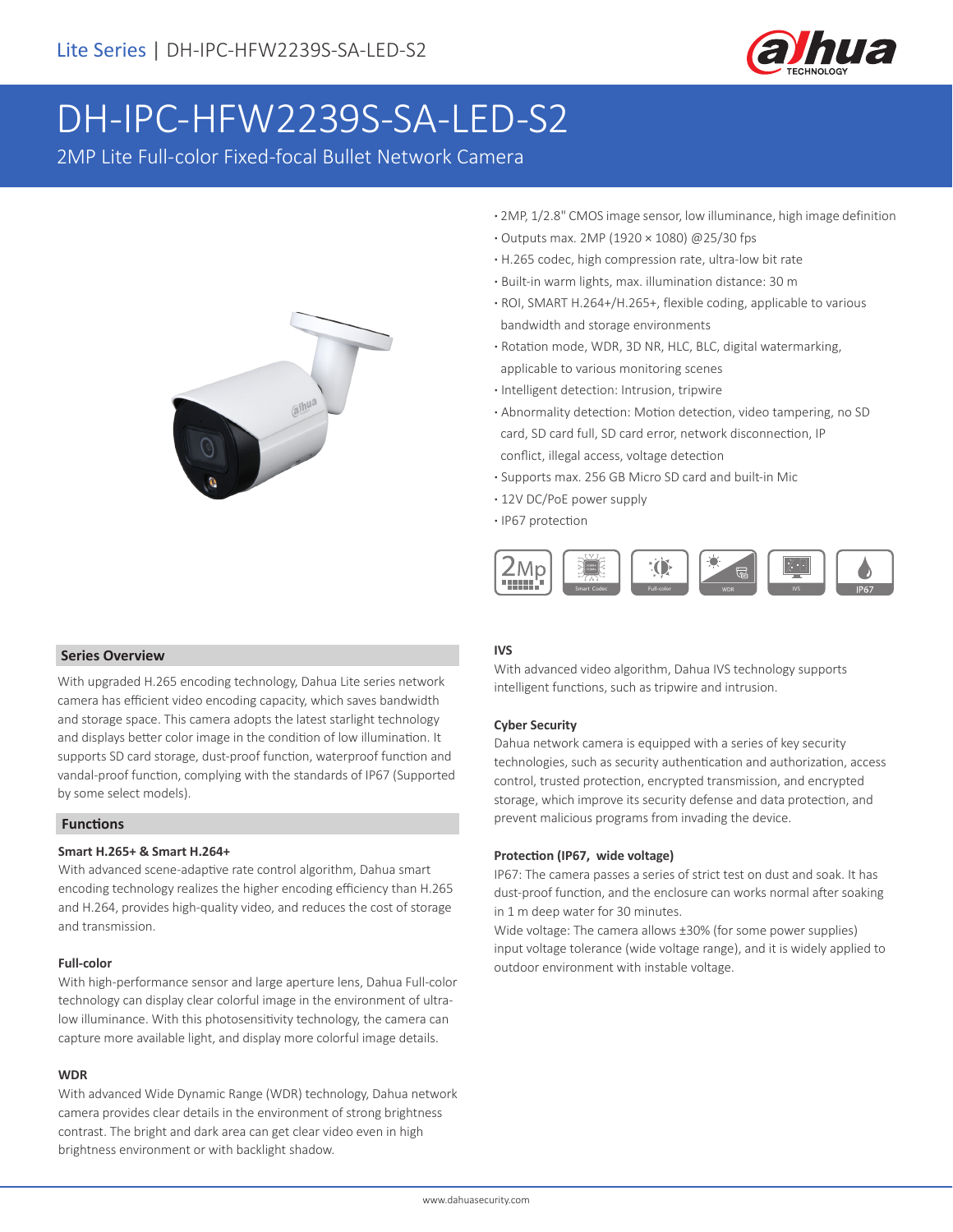# Lite Series | DH-IPC-HFW2239S-SA-LED-S2

# **Technical Specification**

Resolution

| Camera                          |                   |                                                                                                                      |                     |                               |                    |  |
|---------------------------------|-------------------|----------------------------------------------------------------------------------------------------------------------|---------------------|-------------------------------|--------------------|--|
| <b>Image Sensor</b>             |                   | 1/2.8" 2Megapixel progressive CMOS                                                                                   |                     |                               |                    |  |
| Max. Resolution                 |                   | 1920 (H) × 1080 (V)                                                                                                  |                     |                               |                    |  |
| <b>ROM</b>                      |                   | 128 MB                                                                                                               |                     |                               |                    |  |
| <b>RAM</b>                      |                   | 128 MB                                                                                                               |                     |                               |                    |  |
| <b>Scanning System</b>          |                   | Progressive                                                                                                          |                     |                               |                    |  |
| <b>Electronic Shutter Speed</b> |                   | Auto/Manual 1/3 s-1/100,000 s                                                                                        |                     |                               |                    |  |
| <b>Minimum Illumination</b>     |                   | 0.0017 Lux@F1.0                                                                                                      |                     |                               |                    |  |
| S/N Ratio                       |                   | > 56 dB                                                                                                              |                     |                               |                    |  |
| <b>Illumination Distance</b>    |                   | 30 m (98.4 ft)                                                                                                       |                     |                               |                    |  |
| Illuminator On/Off Control      |                   | Auto/Manual                                                                                                          |                     |                               |                    |  |
| <b>Illuminator Number</b>       |                   | 1 (Warm light)                                                                                                       |                     |                               |                    |  |
| Pan/Tilt/Rotation Range         |                   | Pan: 0°-360°<br>Tilt: 0°-90°<br>Rotation: 0°-360°                                                                    |                     |                               |                    |  |
| Lens                            |                   |                                                                                                                      |                     |                               |                    |  |
| Lens Type                       |                   | Fixed-focal                                                                                                          |                     |                               |                    |  |
| Mount Type                      |                   | M12                                                                                                                  |                     |                               |                    |  |
| Focal Length                    |                   | $2.8 \text{ mm}$<br>$3.6$ mm                                                                                         |                     |                               |                    |  |
| Max. Aperture                   |                   | 2.8 mm: F1.0<br>3.6 mm: F1.0                                                                                         |                     |                               |                    |  |
| Field of View                   |                   | 2.8 mm: Horizontal 107° × Vertical 55° × Diagonal 127°<br>3.6 mm: Horizontal 91° x Vertical 47° x Diagonal 109°      |                     |                               |                    |  |
| Iris Type                       |                   |                                                                                                                      | Fixed               |                               |                    |  |
| <b>Close Focus Distance</b>     |                   | 2.8 mm: 0.9 m (3.0 ft)<br>3.6 mm: 1.3 m (4.3 ft)                                                                     |                     |                               |                    |  |
|                                 | Lens              | Detect                                                                                                               | Observe             | Recognize                     | Identify           |  |
| <b>DORI Distance</b>            | 2.8 <sub>mm</sub> | 38.6m<br>(126.6 ft)                                                                                                  | 15.4m<br>(50.5 ft)  | 7.7 <sub>m</sub><br>(25.3 ft) | 3.9 m<br>(12.8 ft) |  |
|                                 | 3.6 <sub>mm</sub> | 49.7m<br>$(163.1 \text{ ft})$                                                                                        | 65.3m<br>(108.6 ft) | 32.5m<br>(54.5 ft)            | 18.0m<br>(27.2 ft) |  |
| Smart event                     |                   |                                                                                                                      |                     |                               |                    |  |
| <b>IVS</b>                      |                   | Tripwire; intrusion                                                                                                  |                     |                               |                    |  |
| Video                           |                   |                                                                                                                      |                     |                               |                    |  |
| Video Compression               |                   | H.265; H.264; H.264B; MJPEG (only supported by the<br>sub stream)                                                    |                     |                               |                    |  |
| <b>Smart Codec</b>              |                   | Smart H.265+/ Smart H.264+                                                                                           |                     |                               |                    |  |
| Video Frame Rate                |                   | Main stream:<br>1920 × 1080 (1 fps-25/30 fps)<br>Sub stream:<br>704 × 576 (1 fps-25 fps)<br>704 × 480 (1 fps-30 fps) |                     |                               |                    |  |
| <b>Stream Capability</b>        |                   | 2 streams                                                                                                            |                     |                               |                    |  |
|                                 |                   | 1080p (1920 × 1080); 1.3M (1280 × 960); 720p (1280                                                                   |                     |                               |                    |  |

| <b>Bit Rate Control</b>   | CBR/VBR                                                                                                                                                                                                                                                               |  |  |
|---------------------------|-----------------------------------------------------------------------------------------------------------------------------------------------------------------------------------------------------------------------------------------------------------------------|--|--|
| Video Bit Rate            | H.264: 32 kbps-6144 kbps<br>H.265: 12 kbps-6144 kbps                                                                                                                                                                                                                  |  |  |
| Day/Night                 | Color/B/W                                                                                                                                                                                                                                                             |  |  |
| BLC                       | Yes                                                                                                                                                                                                                                                                   |  |  |
| HLC                       | Yes                                                                                                                                                                                                                                                                   |  |  |
| WDR                       | 120 dB                                                                                                                                                                                                                                                                |  |  |
| <b>White Balance</b>      | Auto/natural/street lamp/outdoor/manual/regional<br>custom                                                                                                                                                                                                            |  |  |
| Gain Control              | Auto/Manual                                                                                                                                                                                                                                                           |  |  |
| <b>Noise Reduction</b>    | 3D NR                                                                                                                                                                                                                                                                 |  |  |
| <b>Motion Detection</b>   | OFF/ON (4 areas, rectangular)                                                                                                                                                                                                                                         |  |  |
| Region of Interest(RoI)   | Yes (4 areas)                                                                                                                                                                                                                                                         |  |  |
| <b>Smart Illumination</b> | Yes                                                                                                                                                                                                                                                                   |  |  |
| <b>Image Rotation</b>     | 0°/90°/180°/270° (Supports 90°/270° with 1080p<br>resolution and lower)                                                                                                                                                                                               |  |  |
| Mirror                    | Yes                                                                                                                                                                                                                                                                   |  |  |
| <b>Privacy Masking</b>    | 4 areas                                                                                                                                                                                                                                                               |  |  |
| Audio                     |                                                                                                                                                                                                                                                                       |  |  |
| <b>Built-in MIC</b>       | Yes                                                                                                                                                                                                                                                                   |  |  |
| <b>Audio Compression</b>  | G.711A; G.711Mu; G.726                                                                                                                                                                                                                                                |  |  |
| Alarm                     |                                                                                                                                                                                                                                                                       |  |  |
| Alarm Event               | No SD card; SD card full; SD card error; network<br>disconnection; IP conflict; motion detection; video<br>tampering; tripwire; intrusion; illegal access; voltage<br>detection; audio detection; safety exception                                                    |  |  |
| Network                   |                                                                                                                                                                                                                                                                       |  |  |
| Network                   | RJ-45 (10/100 Base-T)                                                                                                                                                                                                                                                 |  |  |
| SDK and API               | Yes                                                                                                                                                                                                                                                                   |  |  |
| <b>Cyber Security</b>     | Video encryption; firmware encryption; configuration<br>encryption; Digest; WSSE; account lockout; security logs;<br>IP/MAC filtering; generation and importing of X.509<br>certification; syslog; HTTPS; 802.1x; trusted boot; trusted<br>execution; trusted upgrade |  |  |
| Protocol                  | IPv4; IPv6; HTTP; TCP; UDP; ARP; RTP; RTSP; RTCP;<br>RTMP; SMTP; FTP; SFTP; DHCP; DNS; DDNS; QoS; UPnP;<br>NTP; Multicast; ICMP; IGMP; NFS; PPPoE; Bonjour                                                                                                            |  |  |
| Interoperability          | ONVIF (Profile S/Profile G/Profile T); CGI; P2P; Milestone;<br>Genetec                                                                                                                                                                                                |  |  |
| User/Host                 | 20 (Total bandwidth: 72 M.)                                                                                                                                                                                                                                           |  |  |
| Storage                   | Dahua Cloud; FTP; Micro SD card (support max. 256 G);<br>NAS; SFTP                                                                                                                                                                                                    |  |  |
| Browser                   | IE<br>Chrome<br>Firefox                                                                                                                                                                                                                                               |  |  |
| Management Software       | Smart PSS; DSS; DMSS                                                                                                                                                                                                                                                  |  |  |
| Mobile Phone              | IOS; Android                                                                                                                                                                                                                                                          |  |  |

×720); D1 (704 × 576/704 × 480); VGA (640 × 480); CIF

(352 × 288/352 × 240)